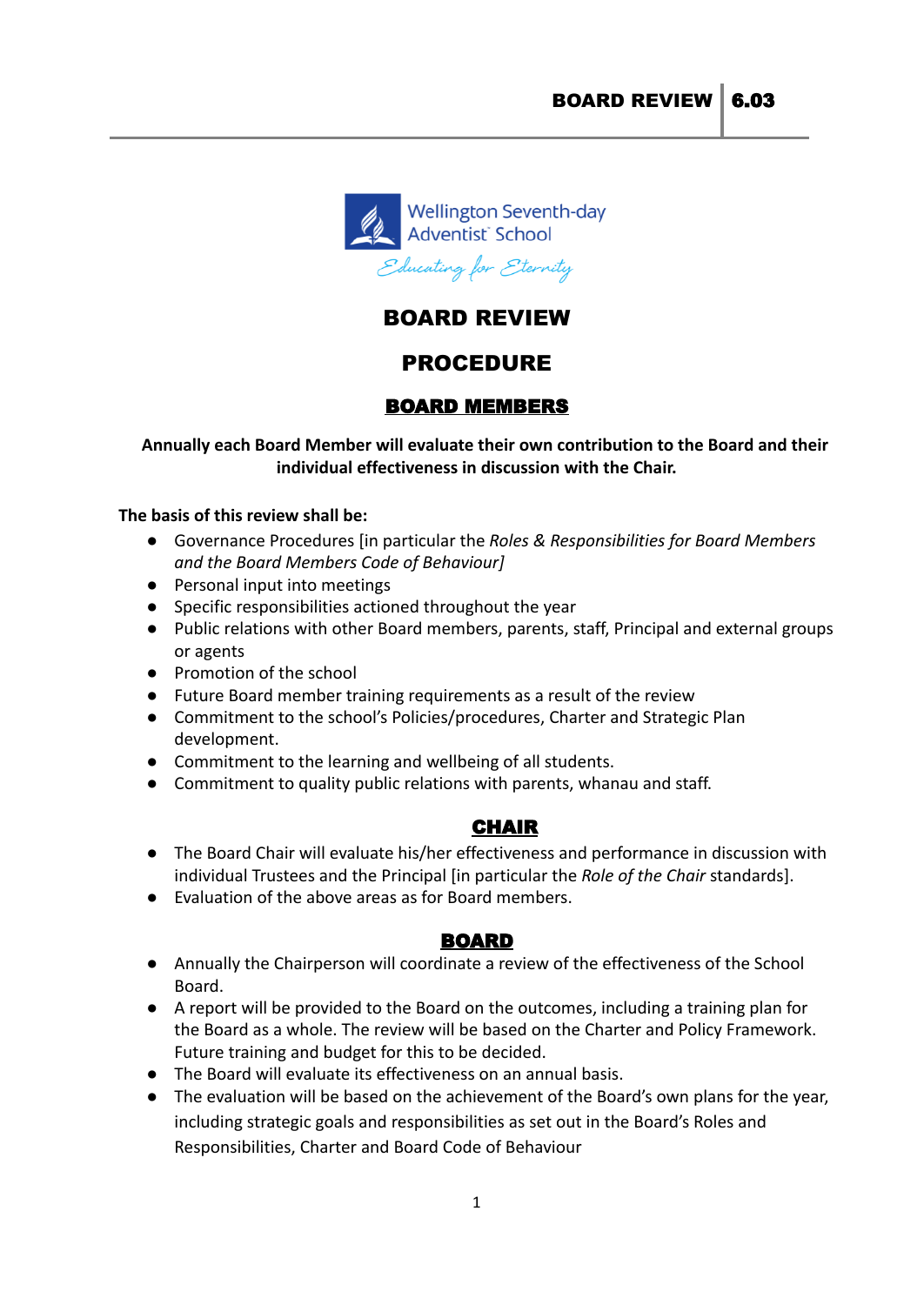### **The evaluation will have three parts:**

- What did the Board achieve?
- How well did the Board conduct its business?
- What can the Board learn from the above?

#### **The evaluation process will take place in two stages:**

- *Individual reflection* prior to the Board meeting each member will make his or her own assessment of the Board's performance
- *Board Discussion* the Chairperson will facilitate a discussion to evaluate the performance of the Board at the Board meeting. A set of action items will be recorded as a result of this discussion.

# THE BOARD WITH THE PRINCIPAL AND TEACHING STAFF will:

Develop a Strategic Plan which documents how they are giving effect to the [NELPs](https://assets.education.govt.nz/public/Documents/NELP-TES-documents/NELP-TES-summary-page.pdf) through policies/ procedures, plans, NZ curriculum programmes, student assessment and staff professional development.

Maintain an on-going programme of self-review in relation to policies, procedures, plans and programmes, including evaluation of information.

Report to students and parents on individual achievement and to the community on the achievement of students as a whole.

#### **Other legislated areas of Board responsibility**

- 1. For the Board's other responsibilities (ie: strategic planning, employment and personnel, finance and property, health and safety and other legal requirements) the review is led by Board members in consultation with the Principal.
- 2. Some possible questions:
- What mechanisms are in place to assure that the school is meeting its responsibilities in this area?
- What do these mechanisms indicate about the school's performance in this area?
- Was the school compliant with the relevant self-audit checklist supplied by ERO?
- Are relevant Board policies/procedures providing adequate and appropriate guidance in this area?
- Are management documents covering this area of operation comprehensive and up to date?
- What other information should/could be gathered to inform future review of this area of operation?
- 3. To enable an informed discussion, the Board member(s) leading the review should advise the Principal in advance of the questions posed and data required. Evidence-based reporting should be the aim.